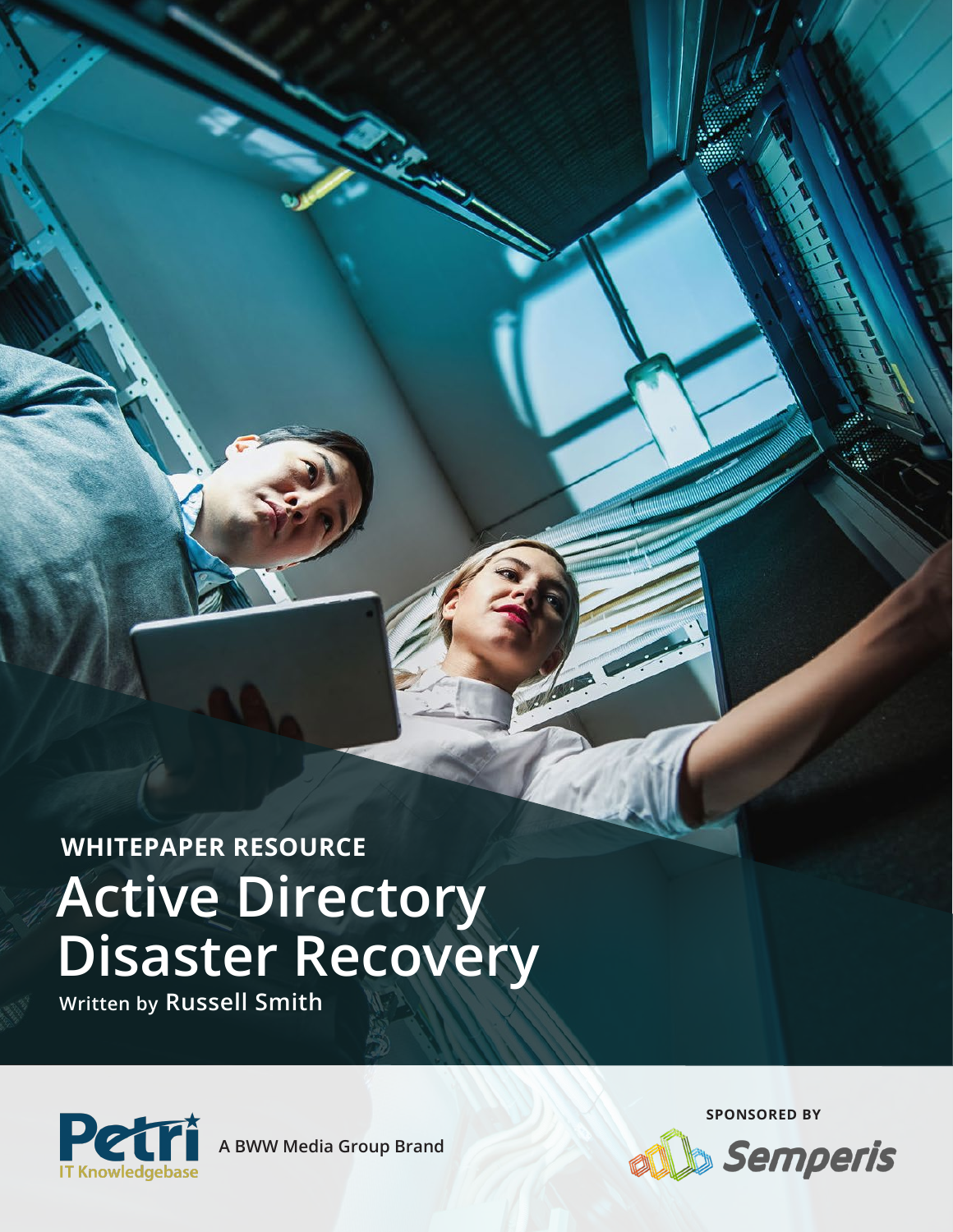

## **EXECUTIVE SUMMARY**

As the cornerstone of most enterprise IT systems, Active Directory has grown both in importance and complexity in recent years. Enterprise IT environments have evolved with the rise of the mobile workforce and cloud-based applications, and as a result, businesses have become increasingly dependent on Active Directory for authentication and authorization.

The new Active Directory usage landscape has introduced greater complexity to the enterprise IT environment, raising the risk of AD disasters tied to human error and cyberattack. More and more frequently, attackers are using Active Directory as an attack vector to compromise enterprises and, in some severe cases, wiping out the entire IT environment.

Active Directory Disaster Recovery has always been an extremely complicated process, requiring lengthy preparation, planning and testing. Depending on the size of the forest, and source of AD failure, restoring Active Directory can take days or more, rendering businesses nonfunctional during the recovery process. This white paper examines the complexity of Active Directory recovery, outlines potential Active Directory failures and solutions, and proves the necessity for an Active Directory Disaster Recovery plan.

# **THE COMPLEXITY OF ACTIVE DIRECTORY RECOVERY**

Active Directory is not immune to disasters and recovering AD in the event of a disaster requires in-depth knowledge of how it works. Active Directory is designed for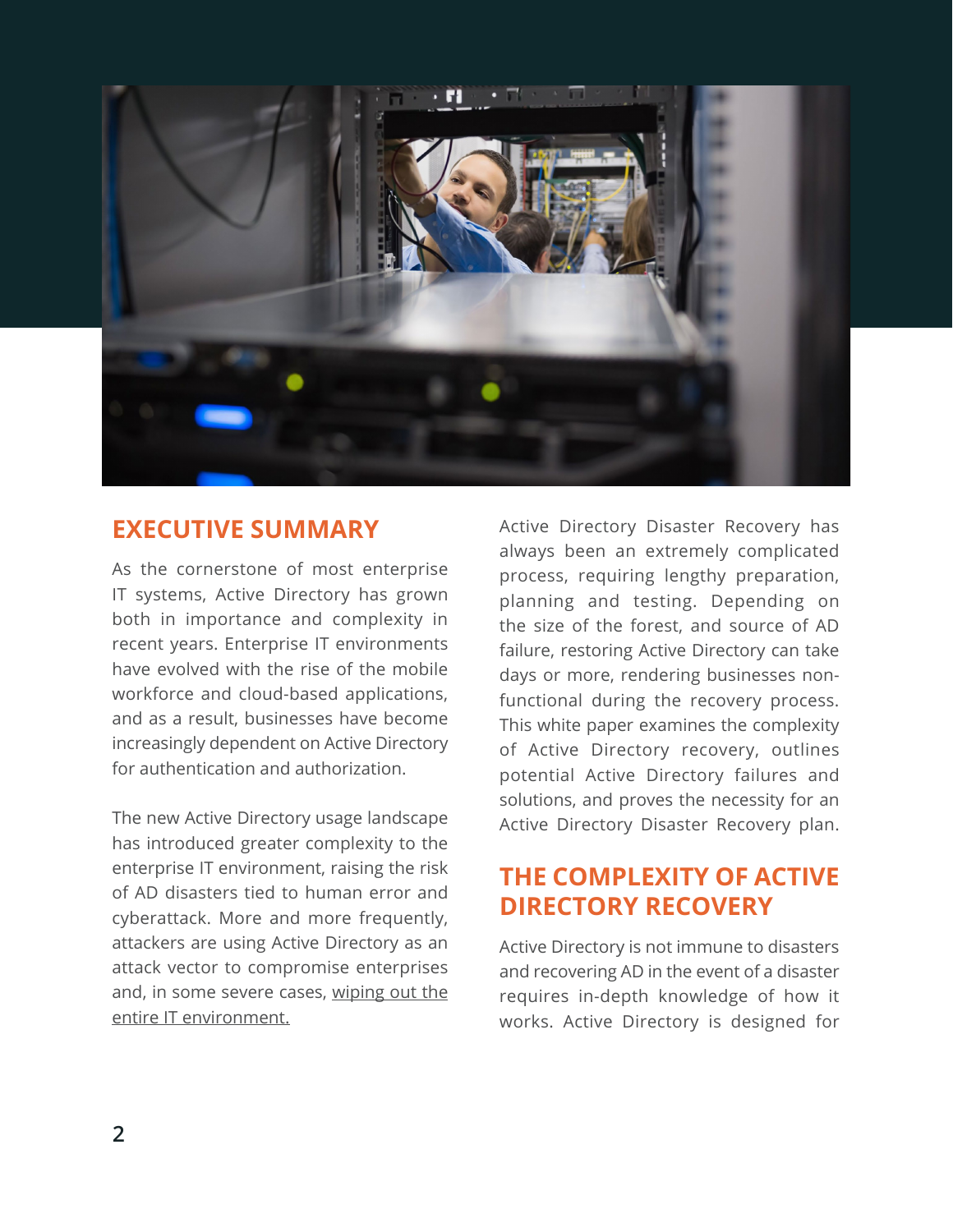distributed networks and uses a multimaster replication model to ensure that the directory can be updated and queried efficiently in any location. As a multimaster replicated database, it is subject to replication timing constraints with the potential for different directory views depending on the Domain Controller (DC) to which you are connected.

The key challenge in Active Directory recovery is that you cannot simply restore a single domain controller from a backup and hope the environment is back to normal. DCs work together to form a topology and provide a set of services across an organization - this topology is built into the metadata of an AD forest and that metadata is retained within the AD's backup. When you restore a domain controller, you must ensure that the metadata of the restored environment is consistent with the servers that are available—not those that used to be available. Otherwise, client systems will be unable to correctly leverage your newly restored environment.

In addition, the restoration itself must be carefully orchestrated. Root domain services must be brought up before children, Flexible Single Master Operation (FSMO) roles must be restored and the Global Catalog must be re-built. If you throw DNS into the mix, client systems will not find the right services if DNS, a critical piece of AD health, does not reflect the actual environment as it exists right now (as opposed to

reflecting the previous environment).

In order to properly restore the existing environment, at least one domain controller in each domain should be restored from backup in isolation, and then reconnected to recreate the forest. Only once privileged accounts have had their passwords reset and any issues that were present before the restore operation have been corrected, should the remaining domain controllers be redeployed, and the new directory database allowed to replicate.

The bottom line is that the orchestration of the recovery of Active Directory is just as important as having backups of your DCs, and this complexity can greatly prolong the recovery process, if being done manually. The Microsoft Active Directory forest recovery **[guide](https://docs.microsoft.com/en-us/windows-server/identity/ad-ds/manage/ad-forest-recovery-guide)** only provides generic instructions that need to be adapted for each unique restore operation and require a lot of manual effort, meaning that Active Directory could be unavailable for a few days if you need to restore a full forest. The complexity of the recovery process will depend on what caused the disaster, so it's critical to understand the root cause of the failure prior to performing a restore.

### **WHEN DISASTER STRIKES**

Information systems rely on Active Directory for user authentication and security, so any outage can be catastrophic. Some common events that cause Active Directory to fail, or actions that are irreversible, include: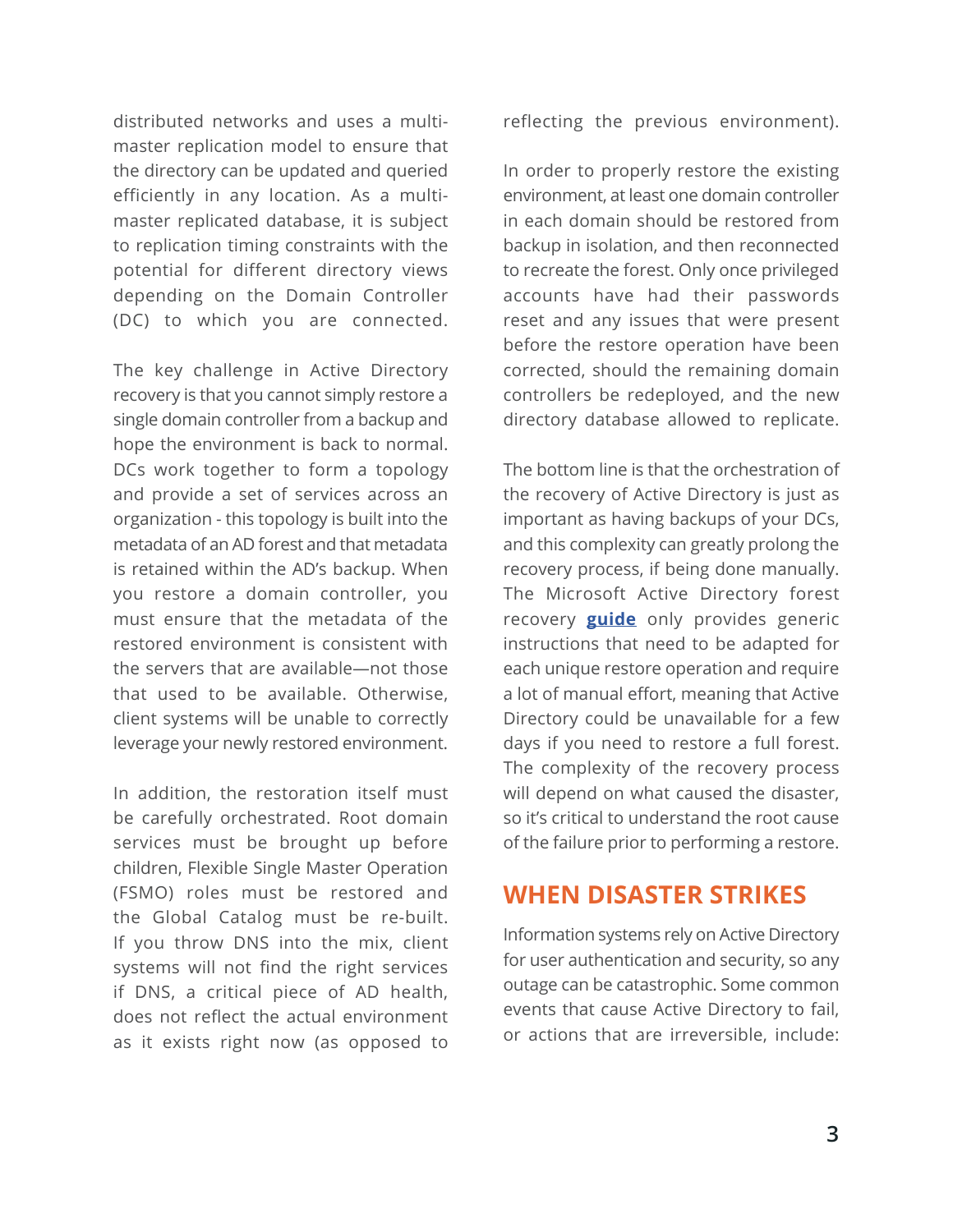- Database corruption
- Accidental or intentional deletion of objects
- Planned schema changes
- Unplanned or unsanctioned schema changes
- Raising the functional level of the domain or forest
- Permission changes

Disk and memory errors can cause database corruption, which often results in lsass.exe errors in the System event log and the Active Directory Domain Services to halt. If you have two or more domain controllers in each site, the temporary unavailability of a single domain controller shouldn't be critical. But if physical or logical corruption spreads to more than one domain controller, then it might be necessary to perform a complete forest restore.

For example, when a British Hospital Trust suffered a complete Active Directory failure in 2013, it took the IT team days to diagnose and repair the failure. The outage was caused by database corruption which happened over a long holiday weekend and went unnoticed until the following Tuesday morning. Experts from Microsoft and an IT consultancy worked for two days to restore the Trust's Active Directory.

The outage delayed the treatment of 706 patients, and new appointments were

recorded on paper for the duration of the outage and then entered manually once systems were back online.

### **RANSOMWARE & MALICIOUS ACTS**

Ransomware, and other types of malware, infect end-user devices, but IT infrastructure is increasingly the target. End-user devices are usually the first target because they are not secured to the same level as domain controllers. Hackers can harvest privileged Active Directory account password hashes and Kerberos tickets from users' PCs to stealthily access domain controllers without needing to know an account password. This so called "pass the hash" attack on privileged Active Directory credentials gives hackers access to domain controllers and any systems that rely on Active Directory for security.

But ransomware isn't the only danger. Insiders can intentionally or accidentally compromise Active Directory. Especially in situations where security best practices are not followed. IT staff are commonly granted privileged access to Active Directory on a permanent basis, which makes a hacker's job easier. Furthermore, separation of administration roles is rarely practiced, and security dependencies are created between highly-trusted systems, like domain controllers, and systems with lower trust, like end-user devices. Automation technologies, like PowerShell scripts, can make large numbers of changes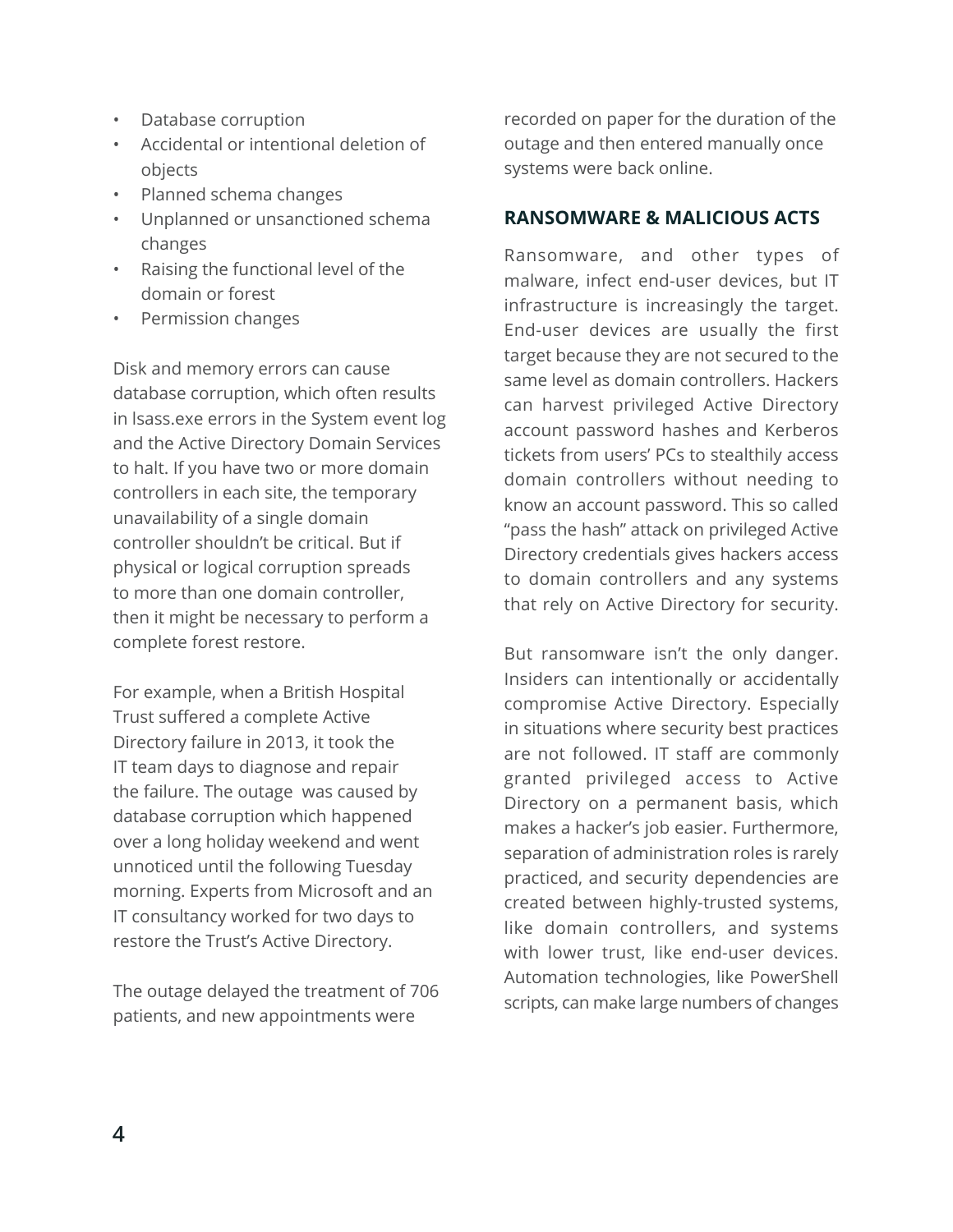to Active Directory that quickly propagate. But poorly tested code can result in failures of production systems. Malicious software can also find its way onto domain controllers. But it only takes a single change to cause a failure that prevents domain controllers servicing logon requests, breaks replication, prevents additional domain controllers being added to the domain, or changes being made to the directory.

Because of these threats, organizations need to protect Active Directory and prepare for worst-case scenarios where the only option is to perform a complete forest restore.

#### **PLANNED & MALICIOUS CHANGES**

Regardless of how much planning and testing you carry out, applications and systems in your production environment could be affected by changes to Active Directory. Changes sometimes happen accidentally or are the result of malicious activity. Strict change control procedures can prevent unwanted changes, but unsanctioned changes could be carried out by a malicious actor, a disgruntled insider, or accidentally by a system administrator.

Schema changes, and raising the forest and domain function levels, are both irreversible actions. Forest and domain functional levels determine the level of compatibility for the forest and domain respectively with domain controllers running older versions of Windows

Server. When the domain and forest functional levels are raised, all domain controllers in the forest and domain must be running a version of Windows Server that is at least the same version as the functional level of the forest and domain.

Raising domain and forest functional levels is a safe operation if all domain controllers are running the required version of Windows Server to support the new functional level. Schema changes can be more problematic and should be tested in a pre-production lab environment before being approved for release in production because there's no supported method for backing out of schema changes. If schema or functional level changes need to be reversed, the only option is to perform a complete forest restore.

#### **OBJECT DELETION**

Deleting directory objects, or changes to permissions on objects, can cause Active Directory to fail. Strict change control procedures, and adhering to security best practices, are the best ways to avoid accidental object deletion or modification. Active Directory also includes a flag that can be set on important objects to prevent users deleting them with one click. To enable the flag on every Organizational Unit (OU) in a domain, use the Get-ADOrganizationalUnit and Set-ADObject Powershell cmdlets as shown below.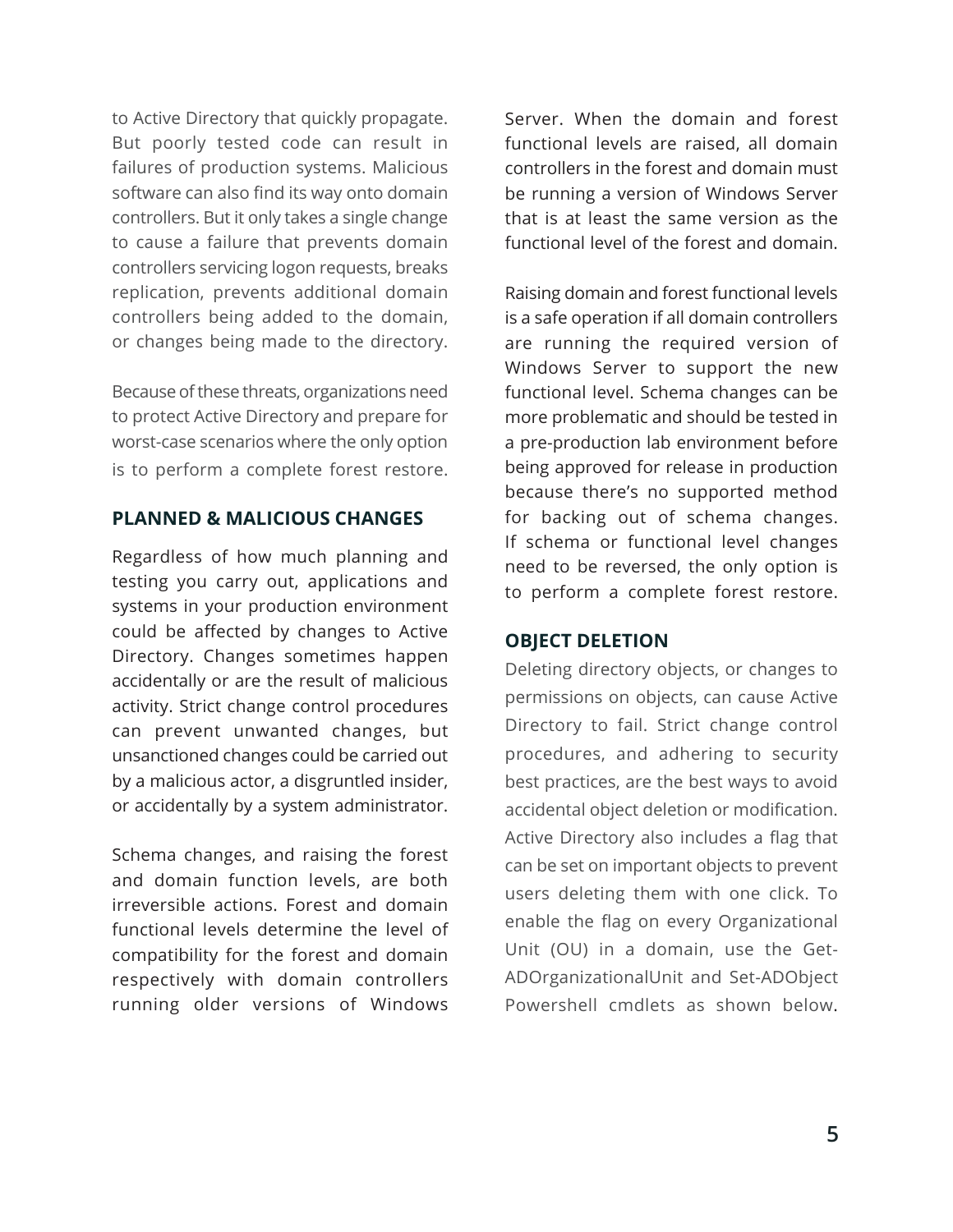### **Get-ADOrganizationalUnit -filter \* | Set-ADObject -ProtectedFromAccidentalDeletion:\$true**

The Active Directory Recycle Bin can be used to restore deleted objects but it isn't enabled by default. The forest functional level must be set to Windows Server 2008 R2 (or higher) and it is an irreversible change. Starting with the administration tools for Windows Server 2012, deleted objects can be restored using Active Directory Administrative Center (ADAC).

Using the Recycle Bin is preferable to restoring objects from backup or reanimating tombstoned objects. Performing an authoritative restore requires booting a domain controller into Directory Services Restore Mode. Note that removed link-valued attributes, such as groups, and cleared non-linkvalued attributes, are not restored when you reanimate tombstoned objects.

Some organizations implement lag sites as a recovery solution and for restoring deleted objects. A lag site is an Active Directory site which has delayed replication from other sites in the domain. If objects are deleted from the directory, the lag site can be used to restore them. But lag sites shouldn't be used as a complete recovery solution for several reasons.

Microsoft doesn't support lag sites as a recovery solution. In the event of a

malicious attack, AD can be configured so that objects are replicated immediately to the lag site. Additionally, lag sites are a security threat when objects deleted in the main site remain in the lag site. Consider a situation where a user account is deleted but still exists in the lag site. If the Netlogon service is enabled on domain controllers in the lag site, a deleted user might still be able to log on.

### **BOUNCING BACK RECOVERING A SINGLE DOMAIN CONTROLLER**

Corruption problems can sometimes be repaired in Directory Services Restore Mode (DSRM) using ntdsutil, a builtin command-line tool. DSRM is a safe mode for Active Directory that allows administrators to carry out repairs while the database is offline. In a worst-case scenario, where the database can't be repaired and only one domain controller is affected, the server can be removed from the domain and re-promoted.

If one domain controller needs to be removed from the domain, move or seize (depending upon the state of the domain controller) any FSMO roles it holds and then remove the domain controller from the domain using the **Uninstall-AddsDomainController** PowerShell cmdlet or Server Manager. If the domain controller is Windows Server 2016, Windows Server 2012 R2, or Windows Server 2012, the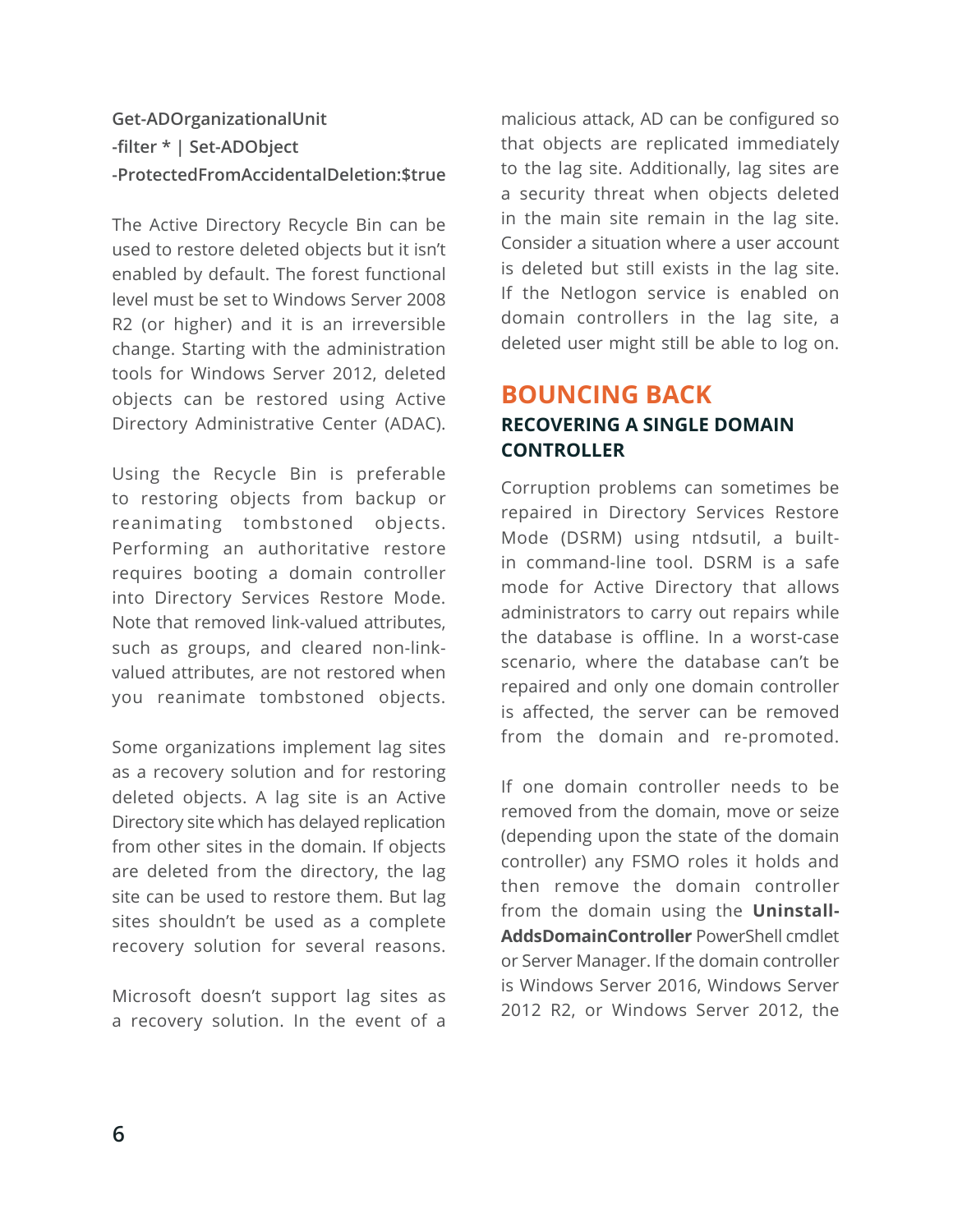demoted domain controller's metadata is automatically removed from the directory providing that during removal, Force the removal of this domain controller is not selected, or the -forceremoval parameter isn't set to \$true when using PowerShell.

Reinstall Active Directory on the same or different hardware and then let the directory partitions replicate to it. If you decide to use the same server hardware, it is important to determine the root cause of the failure before reinstating the server.

# **PERFORMING A FOREST RESTORE**

In the event of a complete outage, security breach, or irreversible change to Active Directory, you should perform a forest restore to bring back all the domains in a forest. Restoring a forest is a complicated process that involves restoring Active Directory from full server backups of one domain controller in each domain, connecting the restored domains on an isolated network, and then adding the remaining domain controllers.

Performing a forest restore involves many steps that mean Active Directory could be unavailable for a couple of days. Microsoft only provides generic forest recovery instructions that need to be adapted for each unique restore operation. You can download the white paper here. One domain controller in each domain must be restored from backup in isolation, and then reconnected to recreate the forest. Only once privileged accounts have had their passwords reset and any issues that were present before the restore operation have been corrected, should the remaining domain controllers be redeployed, and the new directory database allowed to replicate.

### **SELECTING A TRUSTED BACKUP**

Microsoft recommends that you use a trusted backup that is a few days old to avoid restoring a copy of the database that reintroduces the problem that caused the failure, unless you can pinpoint exactly when the problem was introduced into the directory, with the help of the Windows event logs. In the case of a malicious attack, or complete forest melt down, the event logs might not be available unless they are regularly shipped to a server that doesn't rely on Active Directory for its security.

Using a backup that is a few days old will mean that the restored domains won't include changes made to the directory in the days before the outage. But the effort required to reinstate these changes can offset the time lost in restoring domains that don't resolve the issues present before the outage occurred. All group memberships should be reviewed after restoration, and this process will identify a significant number of the changes made post backup.

Starting in Windows Server 2008, the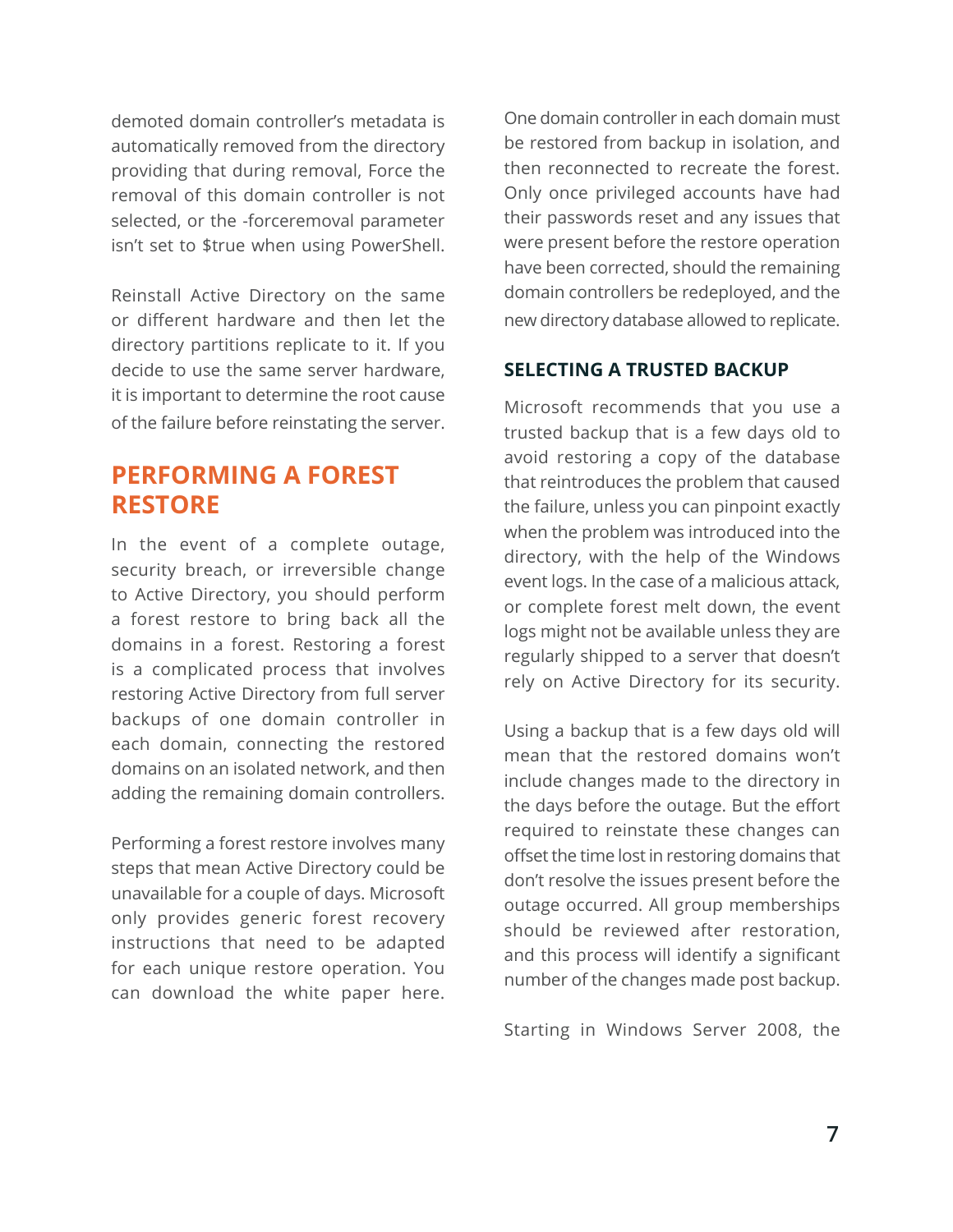Active Directory database mounting tool (Dsamain.exe) can be used to mount the Active Directory database from backups made using ntdsutil, Windows Backup, or a backup tool that supports Active Directory. A mounted database can be viewed using ldp.exe or Active Directory Users and Computers (ADUC). The ability to view the database in this way is useful when determining which backup to use for a restore operation. In older versions of Windows Server, it was necessary to restore a domain controller to view the Active Directory database.

### **FULL SERVER RESTORE**

Windows Server 2008 (and later) doesn't support restoring a server using the system state to a new installation of Windows, regardless of whether installed on the same or new hardware. Therefore, you should make full server backups of domain controllers, perform full server restores, and only perform a system state restore after a full server restore to mark SYSVOL as authoritative if the restored server is the first writeable domain controller in the domain. At least two writeable domain controllers should be backed up in each domain.

If you don't want to make two backups for each domain controller, i.e. a full server backup and a system state backup, then SYSVOL can be marked authoritative by editing the msDFSR-Options attribute **[\(https://support.microsoft.com/en](https://support.microsoft.com/en-us/help/2218556/how-to-force-an-authoritative-and-non-authoritative-synchronization-fo)[us/help/2218556/how-to-force-an-](https://support.microsoft.com/en-us/help/2218556/how-to-force-an-authoritative-and-non-authoritative-synchronization-fo)** **[authoritative-and-non-authoritative](https://support.microsoft.com/en-us/help/2218556/how-to-force-an-authoritative-and-non-authoritative-synchronization-fo)[synchronization-fo\)](https://support.microsoft.com/en-us/help/2218556/how-to-force-an-authoritative-and-non-authoritative-synchronization-fo)** in Active Directory if SYSVOL is replicated using DFRS. If it is replicated using FRS, then you will need to stop the FRS service, edit the BurFlags registry key **[\(https://support.microsoft.](https://support.microsoft.com/en-us/help/290762/using-the-burflags-registry-key-to-reinitialize-file-replication-servi) [com/en-us/help/290762/using-the](https://support.microsoft.com/en-us/help/290762/using-the-burflags-registry-key-to-reinitialize-file-replication-servi)[burflags-registry-key-to-reinitialize-file](https://support.microsoft.com/en-us/help/290762/using-the-burflags-registry-key-to-reinitialize-file-replication-servi)[replication-servi\)](https://support.microsoft.com/en-us/help/290762/using-the-burflags-registry-key-to-reinitialize-file-replication-servi)**, and restart the service.

A writeable domain controller should be restored in the forest root first to make sure that the Schema Admins and Enterprise Admins groups are present before other domains are restored and to make sure that the trust hierarchy isn't broken during the restore process. Unless the forest consists of a single domain, the domain controller you restore should not be a Global Catalog. If you have no choice but to restore a domain controller that was a Global Catalog, disable the Global Catalog after the restore operation is complete to prevent lingering objects. You should perform a non-authoritative restore of Active Directory 'Directory Services' and an authoritative restore of the SYSVOL share so that when additional domain controllers are added to the domain, they synchronize the contents of SYSVOL from a server that has been set as authoritative. You can perform a restore using the built-in Windows Backup tool or a third-party backup solution that supports Active Directory. Once the forest root domain is in place, you can begin to recover other domains simultaneously, providing that parent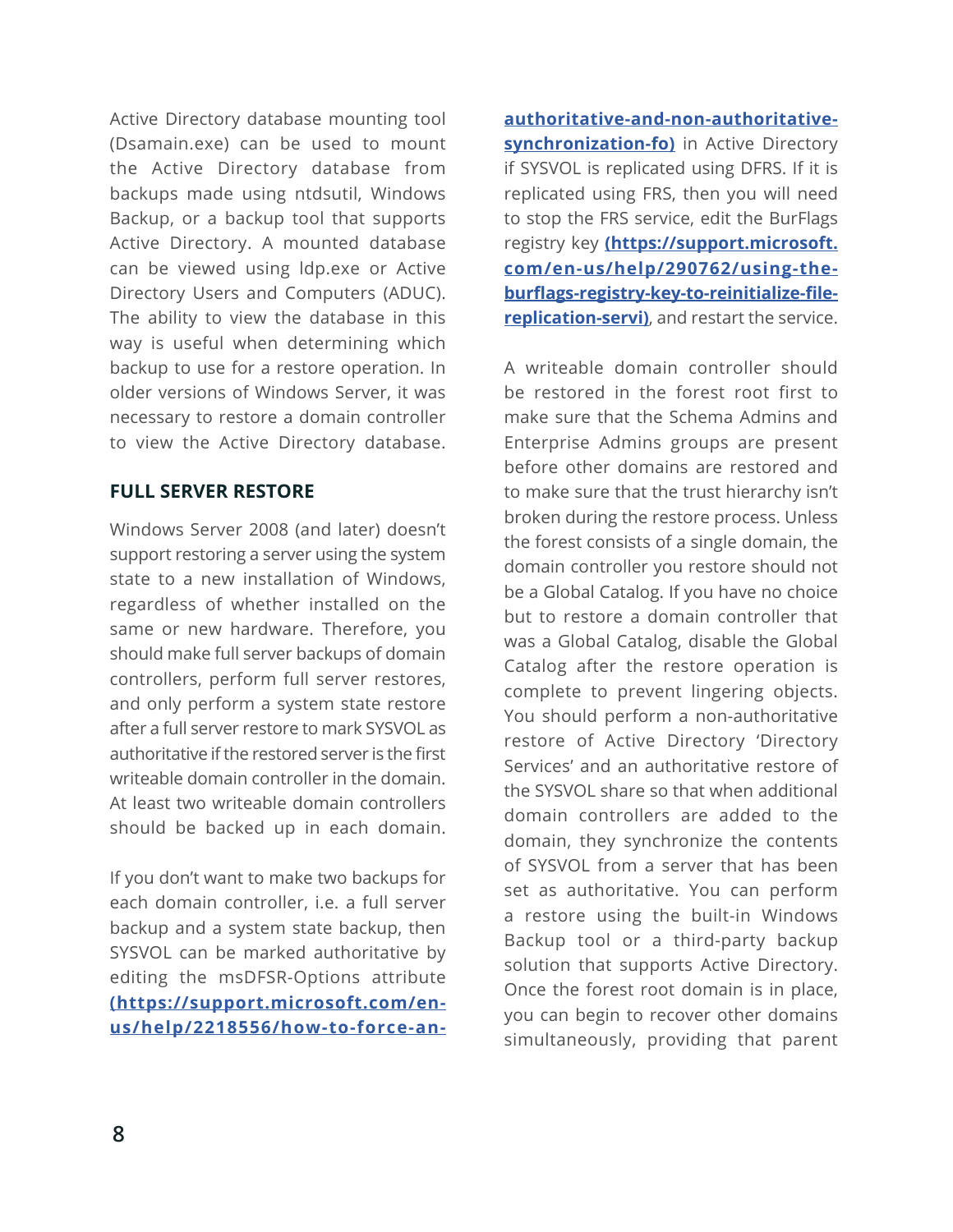domains are always restored before child domains. The last step is to make the domain controller in the forest root a Global Catalog. Once all the domains are restored, you can check that they are working using the dcdiag, nltest, and repadmin tools on an isolated network.

Before connecting the restored forest back to the production network and redeploying other domain controllers, you should clean up the metadata for all other writeable domain controllers in the domain. This will make sure that NTDSsettings objects are not duplicated, and unnecessary replication links are not created. Furthermore, if restored domain controllers held the RID master FSMO role before recovery, it won't be able to create new relative IDs (RIDs) until the metadata for all other writeable domain controllers is removed. RIDs form part of the unique security identifier (SID) that is assigned to each new Active Directory security principal.

### **RESTORING THE REMAINING DOMAIN CONTROLLERS**

If you are sure that the forest failure wasn't cause by something outside of Active Directory, i.e. a hardware failure or security breach, you can connect the restored forest to the production network and add the remaining domain controllers to each domain without reinstalling Windows Server. Before you add the domain controllers back to the restored forest, forcibly remove them

from the failed domain. If forest failure was caused by something outside of Active Directory, like ransomware, then you must reinstall Windows Server.

# **RISK AND IMPACT ASSESSMENT**

Well known for their high-performance graphics cards, NVIDIA has embraced VR Implementing security best practices, and the latest technologies in Windows Server 2016 and Windows 10, helps reduce the likelihood of a successful ransomware attack. But systems can never be one hundred percent secure, so a disaster recovery plan for Active Directory is essential. Performing an impact assessment for Active Directory involves mapping security dependencies to determine which critical business systems rely on Active Directory for security. Once these dependencies have been established, you will be able to identify all the systems that rely on Active Directory. Bringing Active Directory online as quickly as possible after a failure requires a tested disaster recovery plan. The details of the plan will depend on many factors:

- which version of Windows Server each domain controller is running
- whether domain controllers are installed on physical or virtual hosts
- how you will determine which is the latest trusted backup for each domain
- whether domain controllers will be installed to the same or new hardware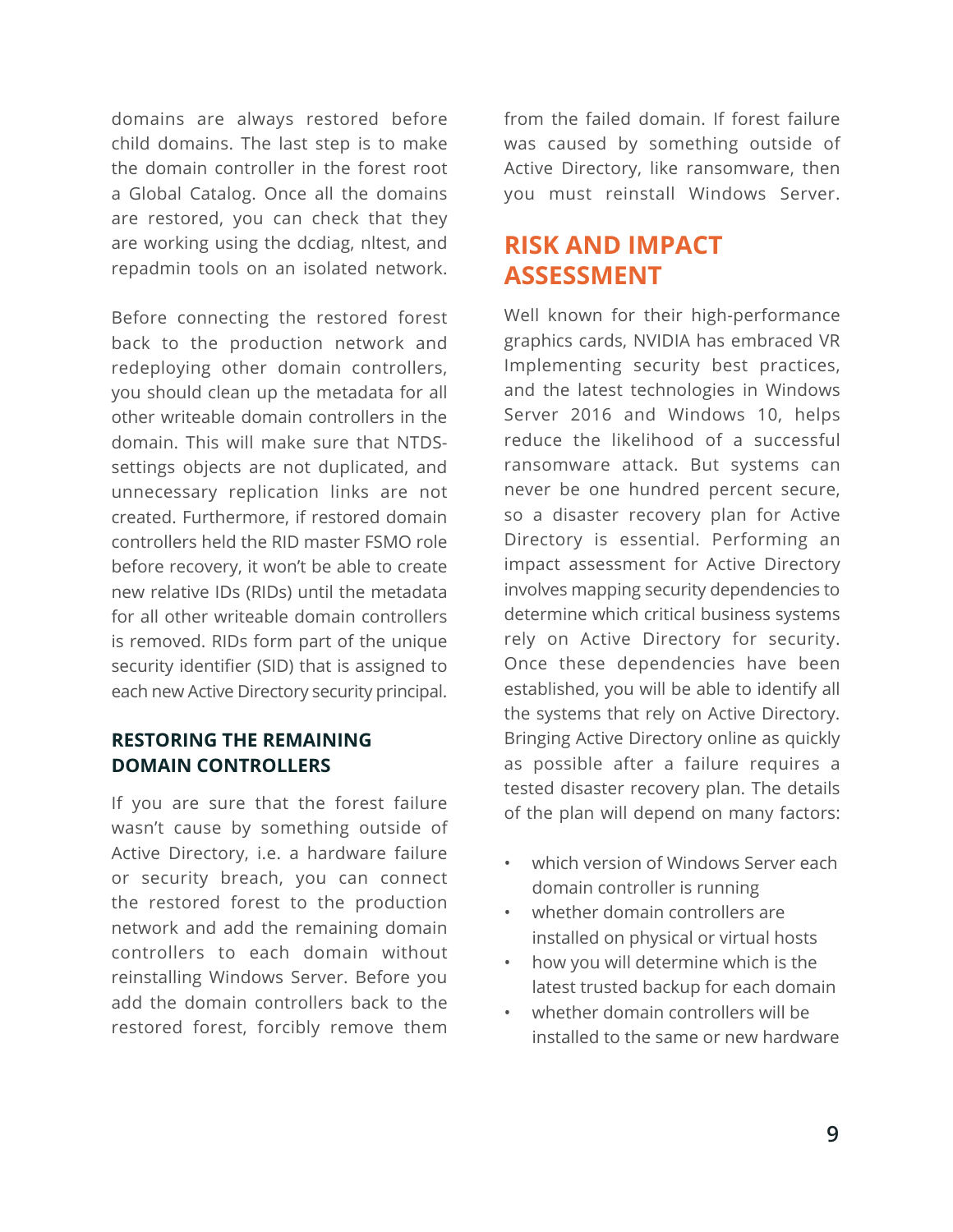Regulatory standards and service level agreements (SLAs) may also impact decisions in how you plan for disaster recovery. The recovery process can be speeded up by using full server restores instead of system state backups. But orchestrating a full forest restore is difficult using the standard tools because they are not designed for automation. As part of designing a recovery plan, you should determine which domain controllers are required to get line-of-business systems back online even if performance is impacted.

A further concern for companies with a hybrid cloud solution is Azure Active Directory, which in larger organizations is almost always synchronized with on-premise Active Directory. Extending on-premise Active Directory to the cloud introduces an additional risk and complexity to the management and the recovery process.

A forest-wide Active Directory failure can cause a complete outage of all business systems, and recovery can be complex and time-consuming. Following best practice advice from Microsoft is an essential step in ensuring that Active Directory is protected. But nothing can replace a proven disaster recovery plan.

### **SUMMARY**

In recent years, businesses have become increasingly dependent on Active Directory, expanding their reliance on AD Directory Services to include authentication and

authorization of mobile workforce and cloud-based applications. This increased dependency has led to greater complexity in the enterprise IT environment and raised the risk of Active Directory disasters tied to ransomware, malicious acts or misconfigurations, and human error. While some Active Directory failures can be repaired manually, recovering Active Directory in case of a disaster is a long, cumbersome process that can leave businesses offline for days. The only way to ensure continued business operations is by making sure that Active Directory is truly protected and a solid disaster recovery plan is in place.